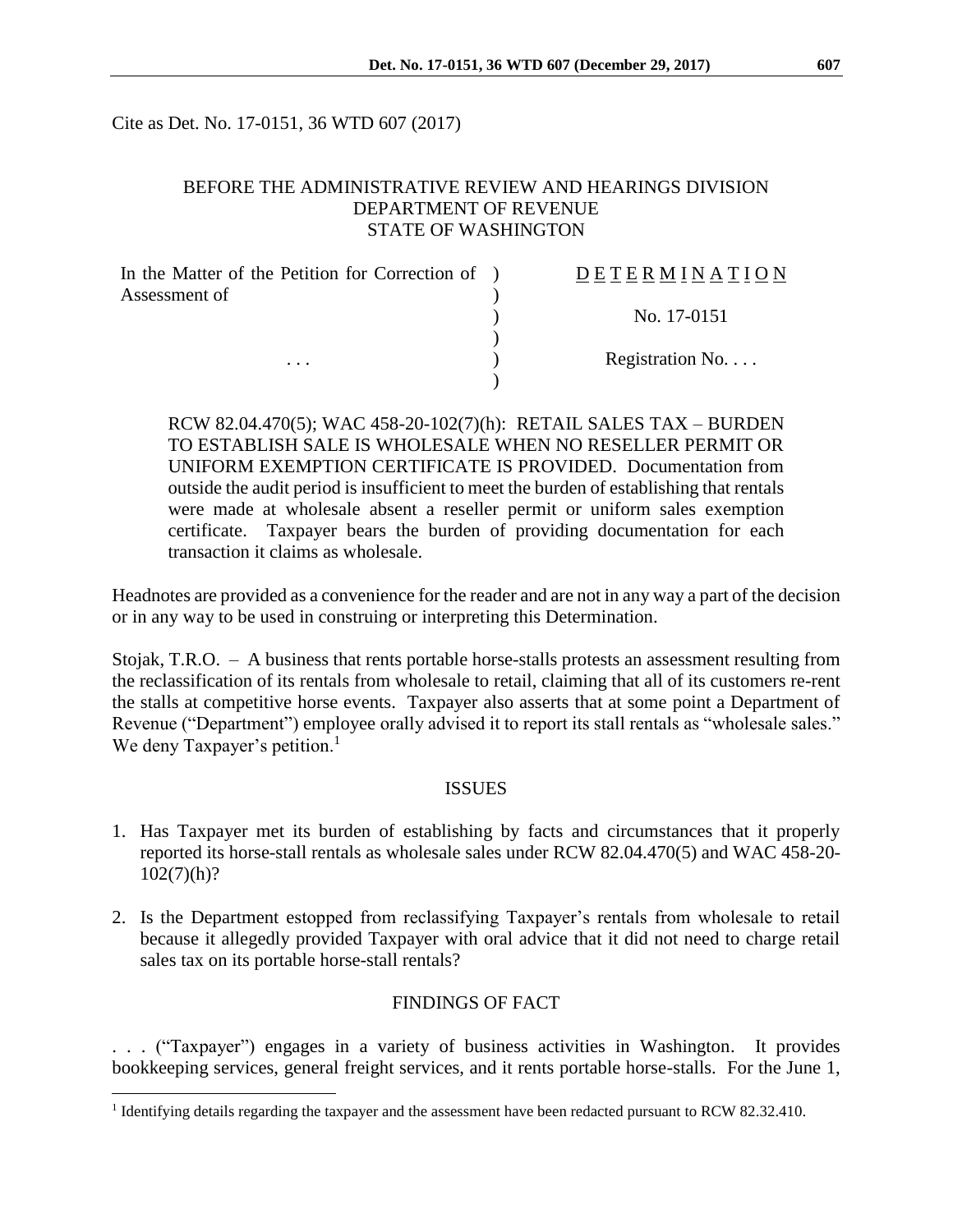2012, through March 31, 2016, tax period ("audit period"), Taxpayer reported all of its horse-stall rentals as wholesale sales on its Washington excise tax returns.

The Department's Audit Division ("Audit") conducted a partial audit of Taxpayer's business records for the audit period. Audit concluded that Taxpayer failed to maintain documentation to support its treatment of income received from renting horse-stalls as "wholesaling" income. Accordingly, Audit reversed the amounts reported by Taxpayer as "wholesaling," and calculated retailing [business and occupation (B&O)] tax and retail sales tax on the total income received from renting the horse-stalls. Audit also determined that Taxpayer failed to report income earned from providing bookkeeping services.<sup>2</sup> Accordingly, Audit calculated service  $\&$  other income B&O tax on the income Taxpayer earned from bookkeeping. Based on these adjustments, Audit issued assessments against Taxpayer for \$ . . . in tax, corresponding interest, a delinquent penalty of  $\$\dots$ , and a five percent assessment penalty of  $\$\dots$ <sup>3</sup>

Taxpayer petitioned for correction of the assessment on January 3, 2017.<sup>4</sup> Taxpayer claims that its portable horse-stall rentals during the audit period were not subject to retail sales tax because they were re-rented by its customers. Taxpayer also asserts that a Department employee orally advised it that it did not need to collect and pay retail sales tax on the rentals at issue.

A hearing was held on this matter on April 4, 2017. At the hearing, Taxpayer explained that it rents the horse-stalls at issue to organizers of competitive horse events. Taxpayer further explained that the event organizers re-rent the portable horse-stalls to individuals participating in the relevant events. Taxpayer argued that the re-rental of the horse-stalls, by event organizers to event participants, renders the rentals at issue in this case "wholesale sales."

Upon request for documentation supporting its treatment of its horse-stall rentals during the audit period as wholesale sales, Taxpayer provided a copy of an excerpt from a portable horse-stall rental agreement. The agreement identifies . . . as the lessee [(Lessee)]. In the agreement, Taxpayer agrees to lease two hundred portable horse-stalls to [Lessee] at a rate of \$ . . . per stall. The agreement indicates that this rate applies to stall rentals in 2016 and 2017. The agreement indicates a "setup" date of "Aug 1," but does not specify the applicable year. Taxpayer also provided a sample event information sheet pertaining to a horse event organized by  $[Lesse]$ <sup>5</sup>. The information sheet does not indicate the date the event will be held. However, it does advertise a discounted registration fee for participants that register on or before "7/19." The information sheet details key event features and contains a subsection entitled "Stabling/Veterinarian." This subsection states the following:

 $\overline{a}$ 

<sup>&</sup>lt;sup>2</sup> Taxpayer confirmed at the hearing held on April 4, 2017, that it did not object to this aspect of the assessment.

<sup>&</sup>lt;sup>3</sup> Audit issued two separate assessments against Taxpayer for the audit period. Audit issued the first assessment for the period June 1, 2012, through December 31, 2012, on December 1, 2016; and the second assessment for the period January 1, 2013, through March 31, 2016, on February 9, 2017. These figures represent the total combined amounts assessed.

<sup>4</sup> The Petition filed on January 3, 2017, protested the first assessment issued on December 1, 2016. Taxpayer's petition was expanded to include the February 9, 2017, assessment during the course of the administrative review process.

<sup>&</sup>lt;sup>5</sup> The information sheet lists an individual as the "organizer." However, the URL  $\ldots$  is displayed at the top of the sheet.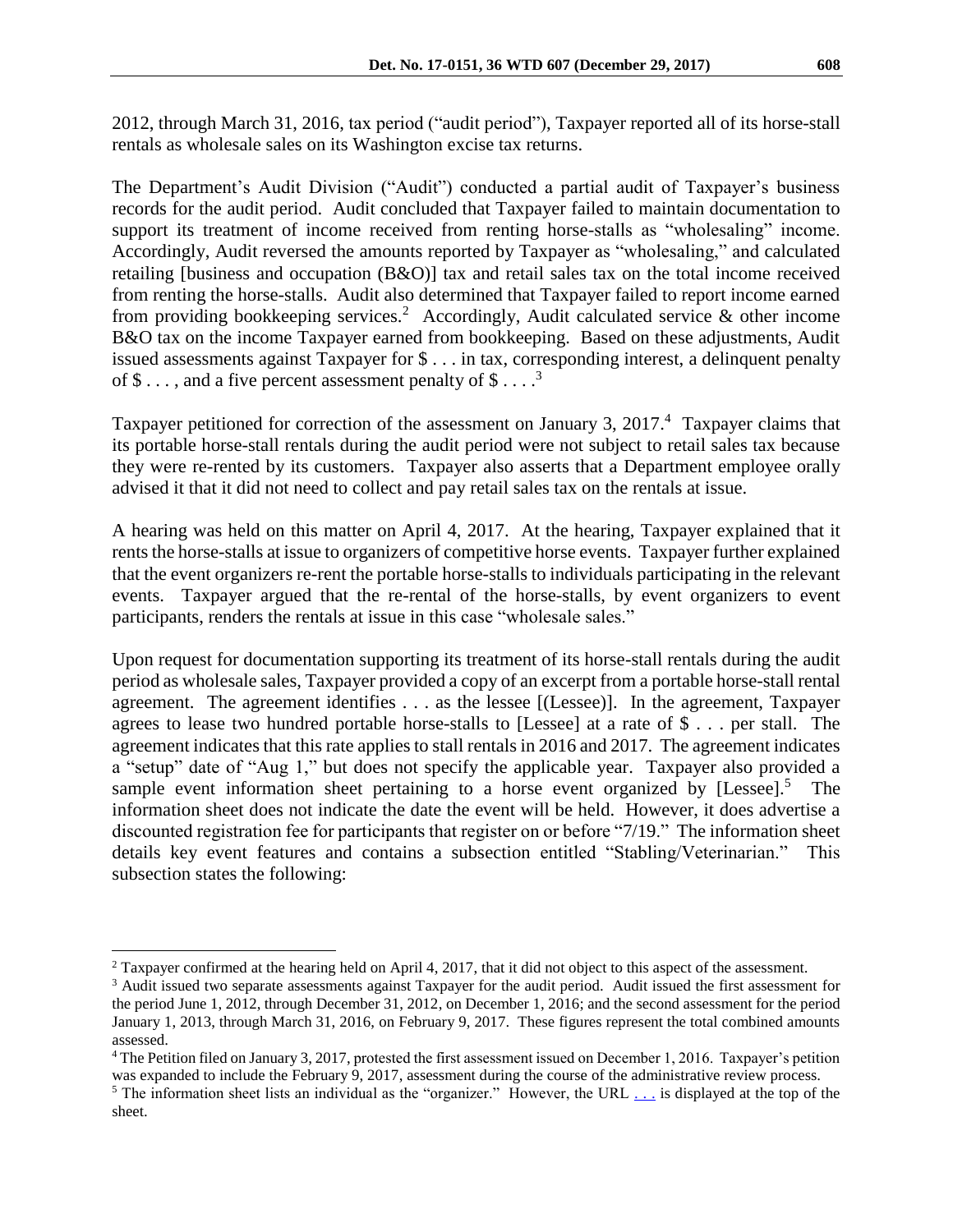Limited. First come, first serve - \$ . . . . Stalls will be assigned in order received. Temp stalls on grounds. Bring stall guards. Early arrivals/late departures must be set-up with organizer prior to arrival – extra nights \$ . . . per stall. Stall doors/initial bedding provided. Haul-in fee,  $\$ \dots$  per horse. Veterinarian: Names  $\&$  number will be posted at office.

Taxpayer submits that the sample agreement and information sheet provided support for its position that its horse stall rentals, during the audit period, constituted wholesale sales.

## ANALYSIS

## Burden to Establish a Sale is Wholesale

 $\overline{a}$ 

In Washington, the term "sale" includes a "lease or rental." RCW 82.04.040(1). The term "retail sale" or "sale at retail" includes the "renting or leasing of tangible personal property to consumers," unless the lease or rental is for the purpose of sublease or subrent. RCW 82.04.050(4)(a), (b). Any sale that is not a "sale at retail" is a "wholesale sale."  $RCW$  82.04.060.

The burden is on the seller to prove that a sale is wholesale rather than retail. RCW 82.04.470; WAC 458-20-254(3). *See* Det. No. 12-0349, 33 WTD 45 (2014); Det. No. 87-47, 2 WTD 235 (1986). RCW 82.04.470(1) provides that a seller can meet its burden of proving that a sale is wholesale "by taking from the buyer, at the time of sale or within a reasonable time after the sale as provided by rule of the department, a copy of a reseller permit issued to the buyer by the department under RCW 82.32.780 or 82.32.783." *See also* Rule 102(7).

If the seller cannot provide a copy of the reseller permit, RCW 82.04.470(2) states that a seller may instead accept from a buyer required to be registered with the Department, a "uniform exemption certificate approved by the streamlined sales and use tax agreement governing board" or any other "exemption certificate as may be authorized by the department."

RCW 82.04.470(3) addresses sales to a buyer *not* required to be registered with the Department and states that a seller may accept from a buyer a "uniform sales and use tax exemption certificate developed by the multistate tax commission," a "uniform exemption certificate approved by the streamlined sales and use tax agreement governing board," or any other "exemption certificate as may be authorized by the department."

If the seller cannot provide a copy of a reseller permit or an exemption certificate, it will be liable for retail sales tax on the sale unless it can demonstrate facts and circumstances that show the sale was properly made at wholesale or that it captured the relevant data elements as allowed under the Streamlines Sales and Use Tax Agreement [(SSUTA)].<sup>6</sup> RCW 82.04.470(4) and (5); WAC 458-20-102(7). *See* Det. No. 13-0031, 33 WTD 336 (2014).

Irrespective of the manner in which a seller supports its treatment of a sale as a wholesale sale, whether it be pursuant to a reseller permit, uniform exemption certificate, or via other "facts and circumstances," RCW 82.32.070(1) imposes an obligation on the seller to keep and preserve for a period of five years, suitable records as may be necessary to determine the person's tax liability.

<sup>6</sup> RCW 82.58.030 provides, "The department shall enter into the streamlined sales and use tax agreement with one or more states to simplify and modernize sales and use tax administration. . . ."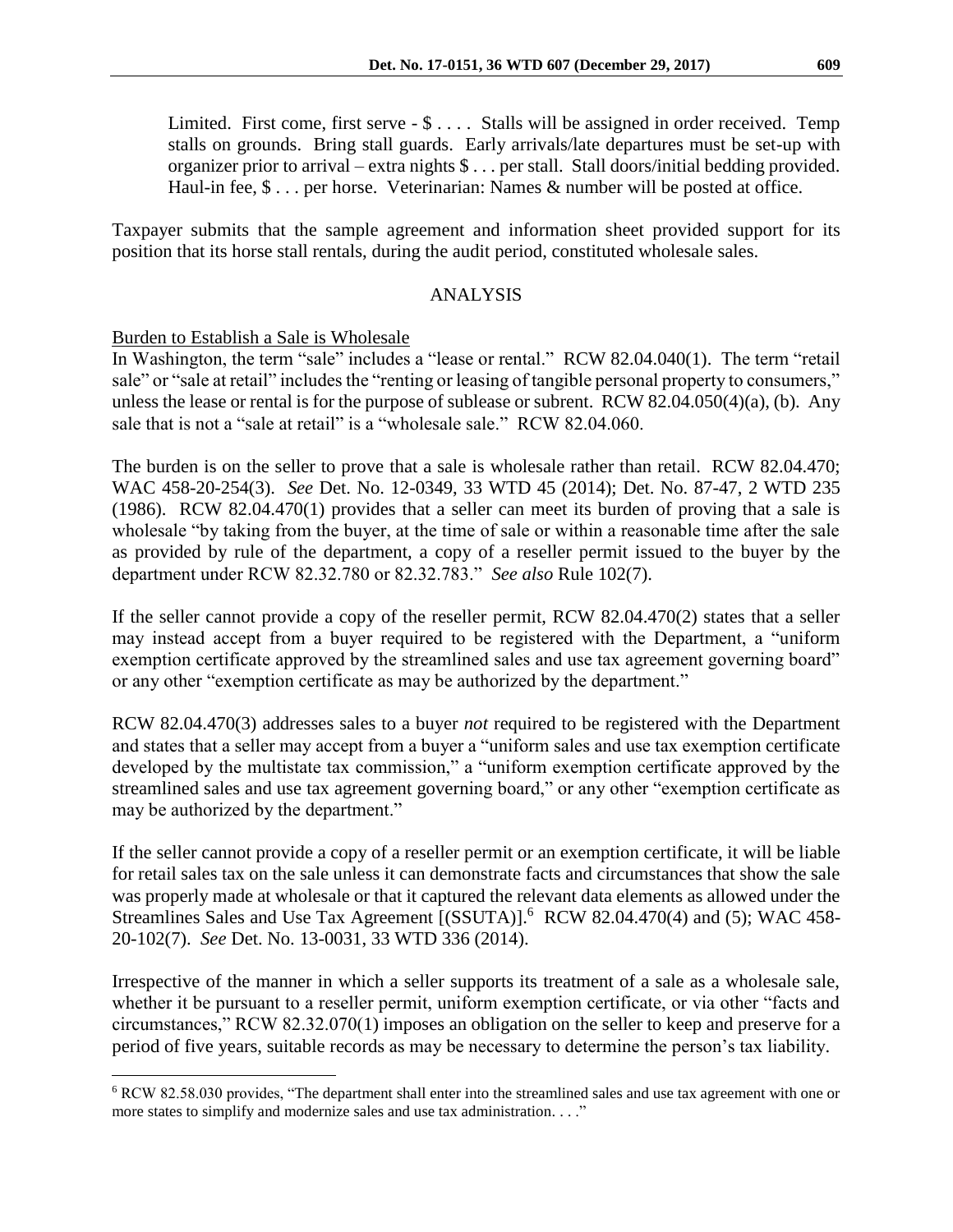Here, Taxpayer's customers did not provide it with reseller permits for the portable horse-stall rentals at issue. Taxpayer's customers also did not provide uniform exemption certificates for the rentals. There is no indication that Taxpayer collected the relevant data elements outlined in the [SSUTA].<sup>7</sup> Accordingly, Taxpayer bears the burden of demonstrating through "facts and circumstances" that its horse-stall rentals during the audit period were "made at wholesale."

Rule  $102(7)(h)$ , the Department's rule that sets forth the criteria it will consider when evaluating whether the taxpayer has met its burden of proving that a sale was a wholesale sale rather than a retail sale by demonstrating facts and circumstances, provides as follows:

**Seller must provide documentation or information.** If the seller has not obtained a reseller permit or the documentation described in (a), (b), (d), or (f) of this subsection, the seller is liable for the tax due unless it can sustain the burden of proving that a sale is a wholesale sale by demonstrating facts and circumstances that show the sale was properly made at wholesale. The department will consider all evidence presented by the seller, including the circumstances of the sales transaction itself, when determining whether the seller has met its burden of proof. It is the seller's responsibility to provide the information necessary to evaluate the facts and circumstances of all sales transactions for which reseller permits are not obtained. Facts and circumstances that should be considered include, but are not necessarily limited to, the following:

 The nature of the buyer's business. The items being purchased at wholesale must be consistent with the buyer's business. For example, a buyer having a business name of "Ace Used Cars" would generally not be expected to be in the business of selling furniture;

• The nature of the items sold. The items sold must be of a type that would normally be purchased at wholesale by the buyer; and

 Additional documentation. Other available documents, such as purchase orders and shipping instructions, should be considered in determining whether they support a finding that the sales are sales at wholesale.

In this case, the horse show event organizers represent the "buyers." The rental of the portable horse-stalls is consistent with the business conducted by the horse show event organizers. However, we are unable to conclude from this fact alone, that Taxpayer meets its burden of establishing that all of its horse-stall rentals during the audit period constituted wholesale sales. In regards to the nature of the items rented, Taxpayer does not present any specific information or documentation that would allow us to conclude that its customers, horse event organizers, normally

 $\overline{a}$ 

 $^7$  [SSUTA] is a multi-state agreement to simplify sales and use tax collection and administration by retailers and states. *What is the Streamlined Sales and Use Tax Agreement*, Streamlined Sales Tax Governing Board, Inc., available at http://www.streamlinedsalestax.org/index.php?page=gen\_1 (last accessed November 9, 2016). SSUTA attempts to create, among other things, uniformity among tax exemption administration. *How Does the Agreement Simplify Sales Tax Administration*, Streamlined Sales Tax Governing Board, Inc., available at http://www.streamlinedsalestax.org/index.php?page=gen\_4 (last accessed November 9, 2016). SSUTA Governing Rule  $317.1(A)(1)$  indicates what SSUTA requires for sellers claiming exemption from tax:

Unless waived by a state pursuant to  $[Government]$  Rule 317.1 $(B)(7)$ ], a seller shall obtain the following information from a purchaser who claims exemption from tax: its name, address, type of business . . . reason for exemption . . . ID number required by the state to which the sale is sourced, state and country issuing ID number, and, if a paper form is used, a signature of the purchaser.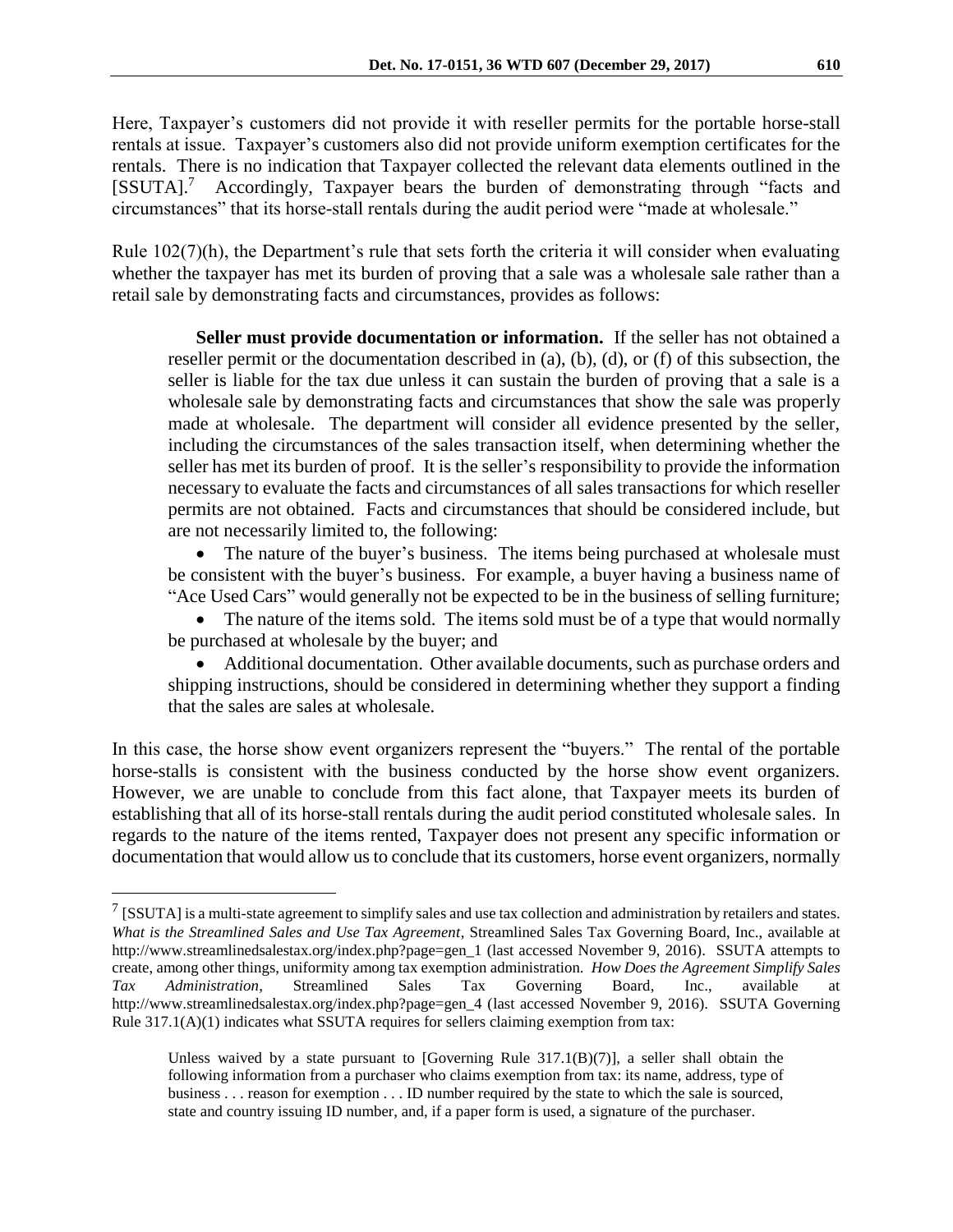rent stalls for their events at wholesale. Therefore, the nature of the items rented provides no assistance in determining whether the rentals at issue constituted "wholesale sales."

Finally, we are unable to conclude from the documentation provided that the rentals at issue constituted wholesale sales. The documentation provided by Taxpayer is limited to an incomplete, undated rental agreement that appears to pertain to rentals made outside the audit period, $8$  and an information sheet describing a competitive horse event organized by the entity identified in the rental agreement that does not indicate the date of the event.<sup>9</sup> Without dates, a clear connection between the stalls covered in the rental agreement and the stalls offered at the horse event described in the information sheet cannot be drawn. Therefore, the documentation provided is insufficient, both narrowly, as it applies to the specific transaction governed by the rental agreement excerpt provided, and more widely, as it pertains to the remainder of Taxpayer's portable horse-stall rentals during the audit period.

In summary, we find that Taxpayer fails to meet its burden in this case. Taxpayer fails to provide facts and circumstances that show that its portable horse-stall rentals during the audit period were made at wholesale as required by RCW 82.04.470(5) and Rule 102(7)(h).

## Estoppel

 $\overline{a}$ 

Taxpayer asserts that it received oral advice from an unnamed Department employee that it did not need to collect retail sales tax on its portable horse-stall rentals. Although not articulated as such, Taxpayer's assertion amounts to a claim that the Department's previous oral advice estops it from assessing tax, interest, and penalties in this case.<sup>10</sup>

The Department addressed whether oral instructions are binding in Excise Tax Advisory 3065.2009, which read as follows:

RCW 82.32A.020 provides that the taxpayers of Washington have:

<sup>&</sup>lt;sup>8</sup> The audit period in this case ended March 31, 2016. The rental agreement indicates that the rate charged for the horse-stall rentals applies to 2016 and 2017. The information sheet provided indicates a preregistration date in July. Therefore, assuming that the rental agreement provided directly relates to the event detailed in the information sheet provided, it appears unlikely that the documentation provided by Taxpayer pertains to a period within the audit period.  $9$  Without dates, a clear connection between the stalls covered in the rental agreement and the stalls offered at the horse event described in the information sheet cannot be drawn.

<sup>&</sup>lt;sup>10</sup> The common law principle of equitable estoppel applies "when there has been an admission, statement or act" that has been justifiably relied on by another. *Dep't of Ecology v. Campbell & Gwinn, LLC*, 146 Wn.2d 1, 19, 43 P.3d 4 (2002). The Washington State Supreme Court addressed the requirements of equitable estoppel in *Dep't of Ecology v. Theodoratus*, 135 Wn.2d 582, 957 P.2d 1241 (1998). The court explained:

To establish equitable estoppel requires proof of (1) an admission, statement or act inconsistent with a claim later asserted; (2) reasonable reliance on that admission, statement, or act by the other party; and (3) injury to the relying party if the court permits the first party to contradict or repudiate the admission, statement or act.

*Id.* at 599; *citing Berschauer/Phillips Constr. Co. v. Seattle Sch. Dist. No. 1*, 124 Wash. 2d 816, 831, 881 P.2d 986 (1994).